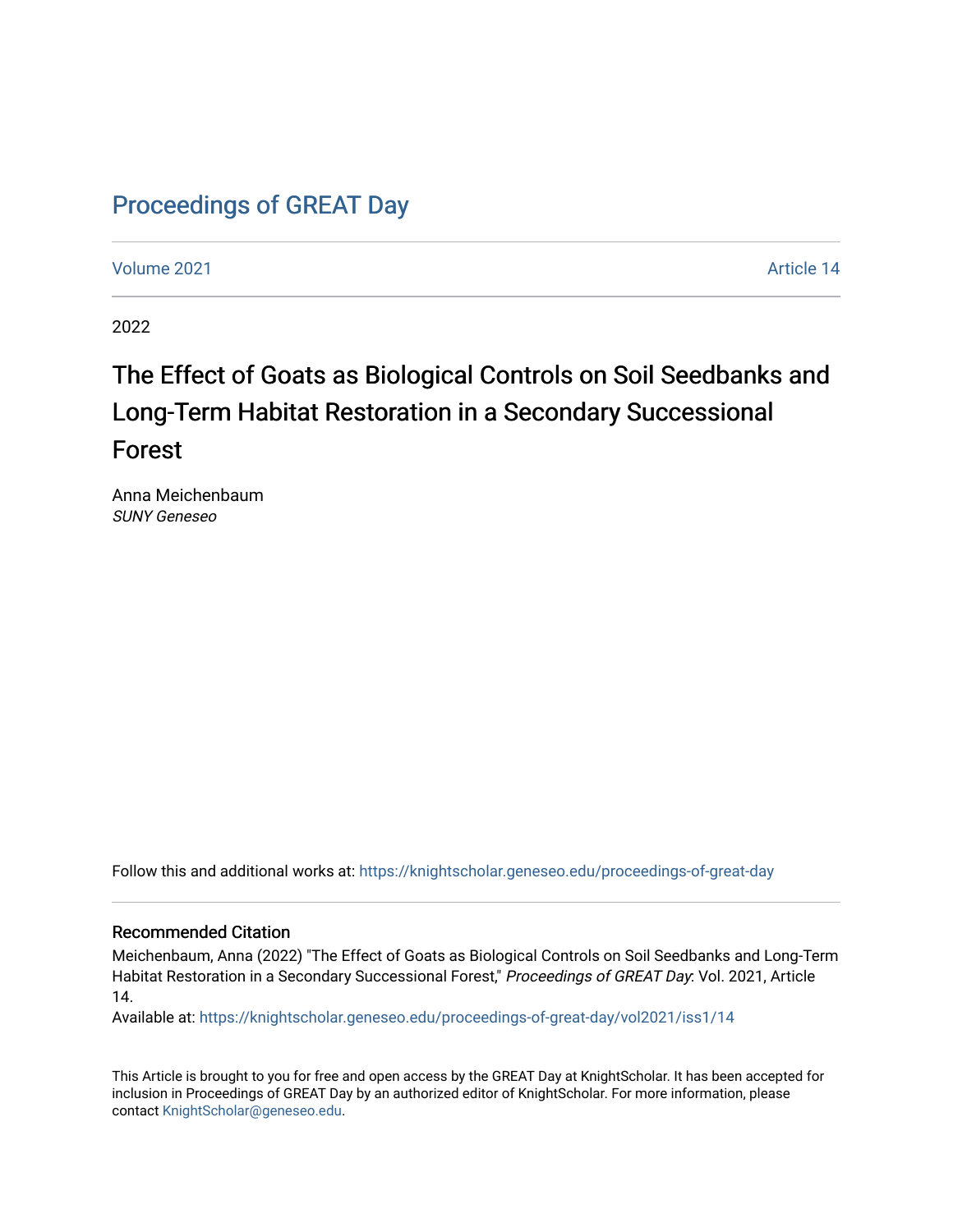#### The Effect of Goats as Biological Controls on Soil Seedbanks and Long-Term Habitat Restoration in a Secondary Successional Forest

Cover Page Footnote

sponsored by Suann Yang, PhD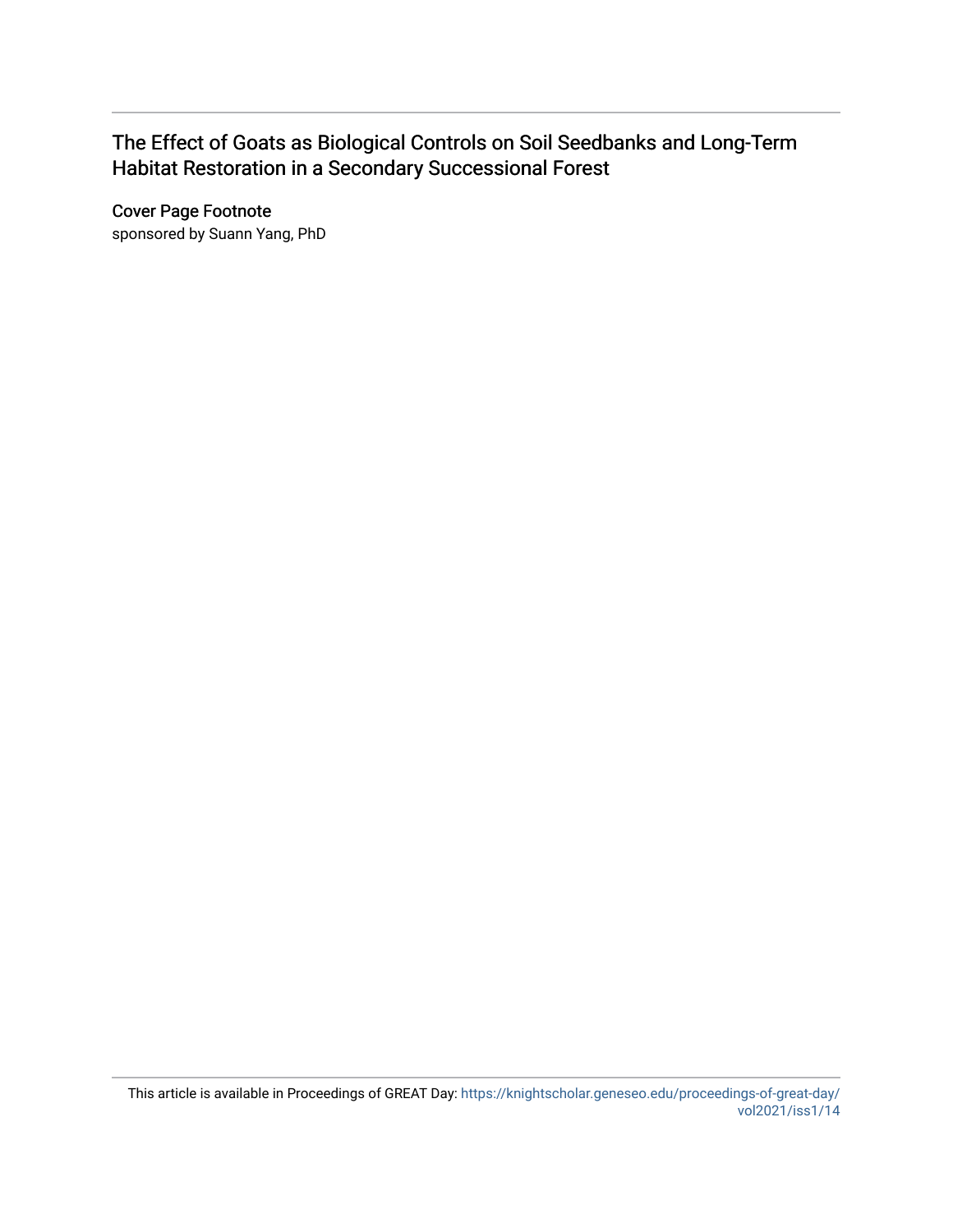# The Effects of Biological Controls on Soil Seedbanks and the Habitat Restoration of a Secondary Successional Forest

# Anna Meichenbaum

*sponsored by* Suann Yang, PhD

#### **ABSTRACT**

Invasive plant species are a major threat to the biodiversity of a habitat. Biological controls, on the other hand, have been implemented in such areas to eradicate or reverse the effects of invasive plant species. *Capra hircus* (Goat) are being used increasingly as biological controls for eradicating invasive plant species from natural areas. In Fall 2020, we investigated the magnitude to which Goats can alter the dominance of invasive plant species in a secondary successional forest environment near Conesus Lake in Lakeville, NY. To measure this extent, we compared the soil seedbank to the seed rain at our site, along a gradient of browsed to unbrowsed plots along 2 transects ( $n = 20$ ) that were 18 m apart laterally and 46 m apart longitudinally. We quantified the soil seedbank by identifying the seedlings that emerged from soil samples extracted using a soil auger to a depth of 15 cm at each plot. We also collected the seed rain using 25 cm x 25 cm Astroturf seed traps at each plot. Our preliminary results, such as a higher amount of *Alliaria petiolata* (Garlic Mustard) in the seedbank than in the seed rain, indicate that the use of *Capra hircus* as biological controls is effective, yet the alteration is not as rapid as it might seem because of regeneration from soil seedbanks. Comparing and quantifying plant species results found above and below ground in the presence or absence of biological controls may aid in managing the restoration of an area. Future considerations may include revisiting this area over a longer time frame (in years) to examine if the implementation of biological controls can completely eradicate invasive species in a habitat.

### **Introduction**

Throughout the world, invasive species are an ever-present threat towards native species and the overall biodiversity of an area, often creating harmful ecological impacts. While many solutions have been created to combat species and the overall biodiversity of an area, often creating harmful ecological impacts. While many solutions have been created to combat invasive species, such as pesticides or other harmful toxins, the use of biological controls would not only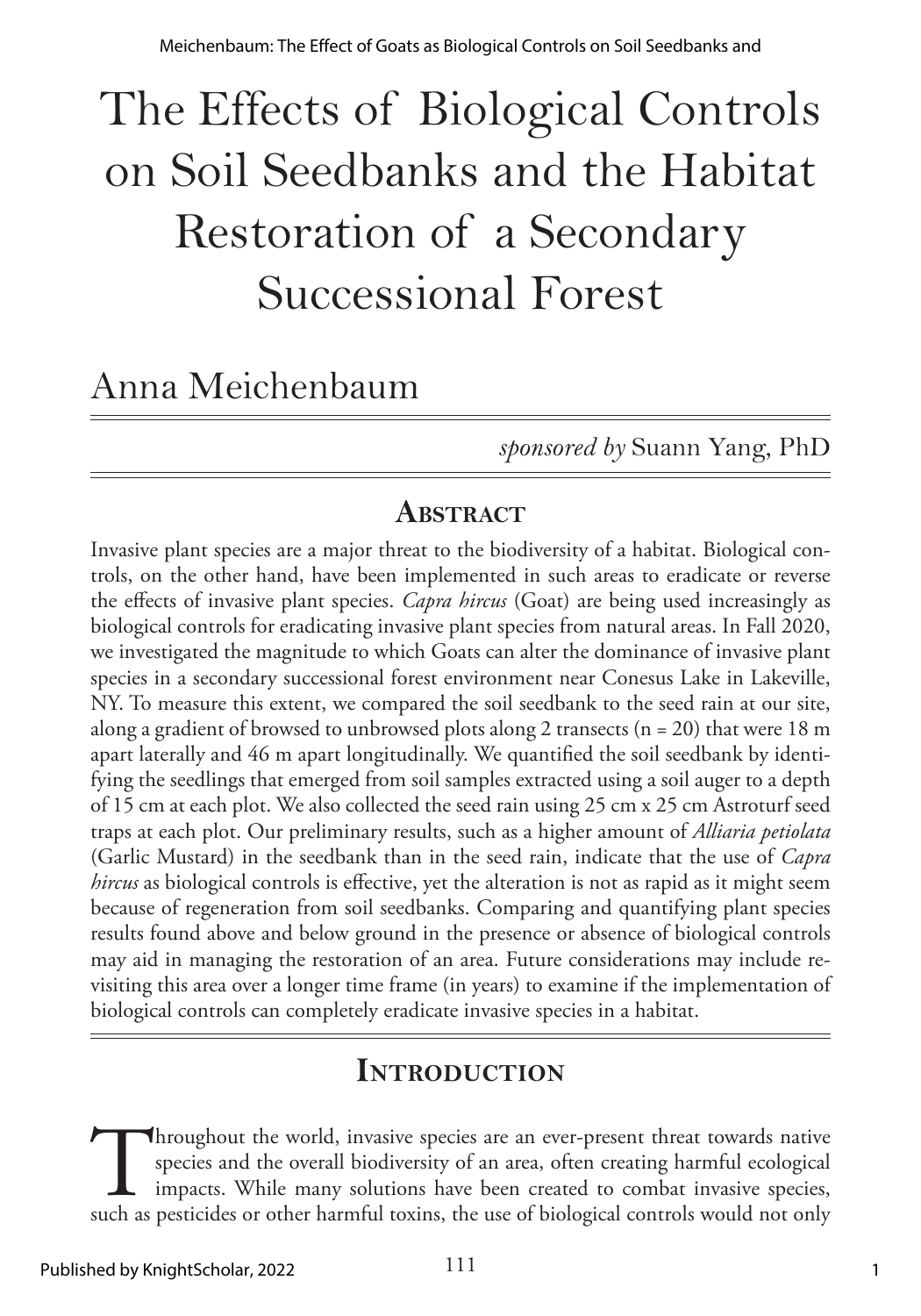112

decrease the abundance of invasive species but be non-harmful towards the environment as well. In our research experiment, we are investigating how the implementation of the domesticated goat affects a secondary successional forest's seedbank and seedrain. We predict that there would be more invasive species found in the seedbank than in the seedrain and that over time, the goats will be able to eradicate all invasive species from both the seedrain and seedbank.

To date, there is a slowly growing number of studies that investigate the effect of the domesticated goat on eradicating invasive species. None have focused on a secondary successional forest environment, which is why we created this study to show the effects of goats in a habitat that has yet to be investigated. One study, however, shows the effects of goat grazing on invasive species and their abundances above ground and below ground in an environmental research environment in Kellogg, Iowa. It studied how goats change the abundance of *Lespedeza cuneata* (Sericea Lespedeza) and found that they reduced the abundance of this invasive species above ground, but that the biomass below ground might take several years to decrease significantly (Barnewitz et al, 2012). Our study was modeled closely after this one, investigating the effects of goats as biocontrols on both the seedbank and the seedrain. Additionally, a study by Williams and Prather (2006) showed that goats can control the spread of *Rosa multiflora* (Multiflora Rose), which is a prominent invasive species at our study site. This study helped us to understand and predict what our outcomes might be in our research.

We have already seen the effects of goats as biocontrols through the use of a plant survey. *Lonicera morrowii* (Morrow's Honeysuckle), a once very prominent and invasive plant in the woodlot of our research site, has been almost completely eradicated throughout the one year that the goats have been used as biocontrol agents. Due to this short-term biocontrol treatment, we hypothesized that this was not nearly enough time for the goats to successfully eradicate all invasive species, but that they should have cleared a substantial amount, creating fewer invasive seeds in the seedrain than would be expected in the seedbank. It has been discovered that seeds may be viable in soil for up to 20 years, which would help account for the greater abundance of invasive seeds in the seedbank that we are predicting (Wenning, 2012). Over time, we expect goats to lower aboveground invasive species vegetation, therefore lowering invasive species in the seedrain which will, in turn, lead to lower new invasive species growing and an even lower aboveground vegetation until eventually, all invasives are eradicated.

### **Methods and Materials**

The experiment was conducted in a secondary successional forest located in Lakeville, NY starting in September of 2020 and continued until February of 2021. To begin, we performed a plant survey of the forested land and identified over 20 different herbaceous species (*Figure 1*). Pictures of the mature plant, seeds, and seedlings were documented for future identification.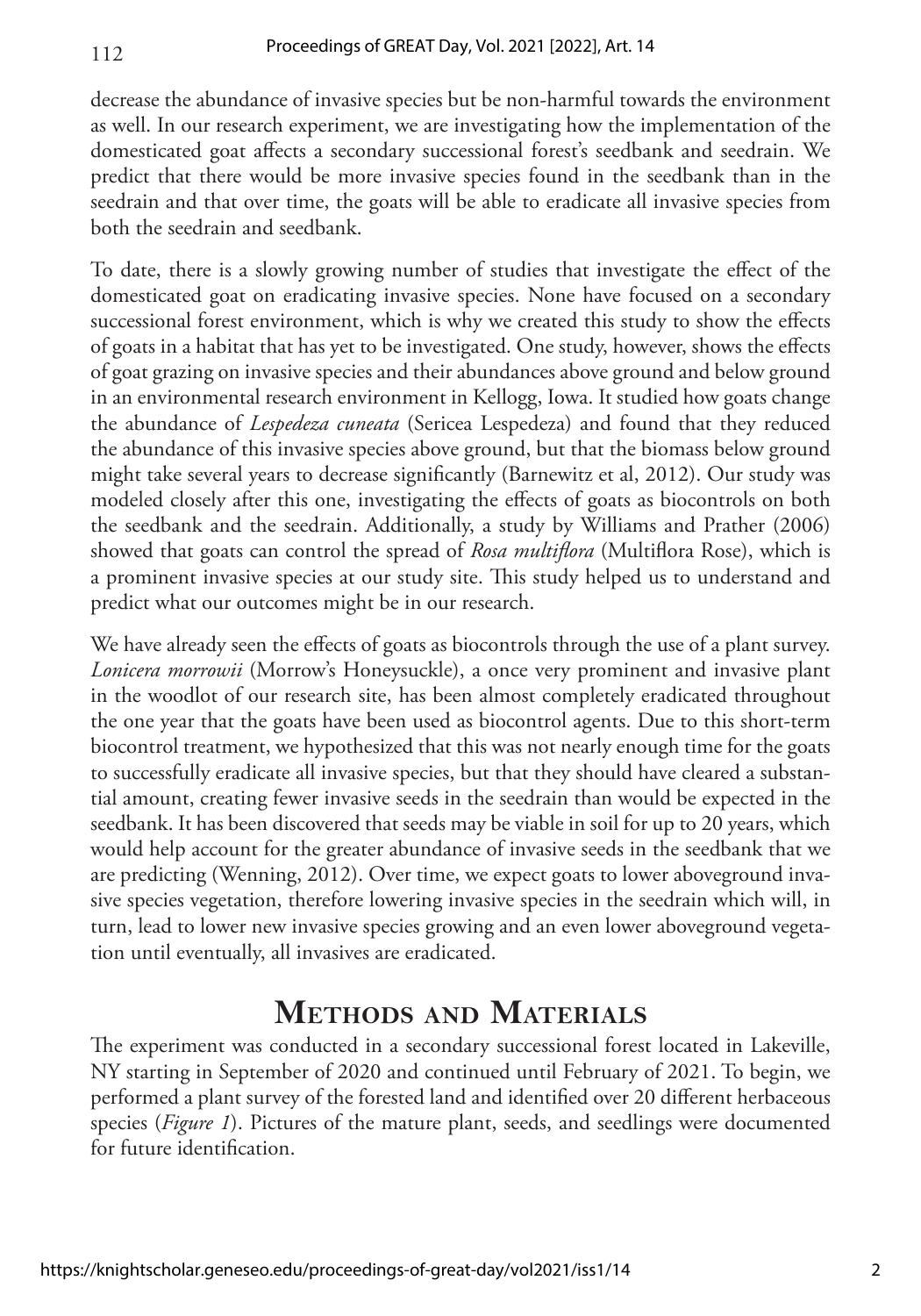

*Figure 1. A representation of the plant species' abundances that were identified on the woodlot on the West and East transects*

Next, we marked out where the soil was going to be taken from, marking each location with a flag and creating two transects (West and East). Each marker was placed 18 m apart longitudinally while making sure the flags in each transect were latitudinally the same distance apart, 46 m. These locations were labeled as West 1-10 and East 1-10, respectively. After marking out the locations of each spot, the soil was collected using a soil auger. 15 cm of soil was collected, which is classified as a depth that is deep enough to gather all seeds that may be in the ground. The soil that was collected was placed into labeled plastic bags and placed into a freezer at 30 °F for two weeks which was the recommended time to leave seeds in a freezer to mimic an "overwintering" process and to decrease the time before germination. Once the two-week period had been reached, the collected soil was placed into labeled square containers in a greenhouse with a combination of potting mix. The soil was watered once a day by an automated watering system, and was checked on three times a week. When a new seedling emerged, we would label and record it. The seedling was left to continue growing until it could be identified, after which it was then removed from the soil to make room for any other seedlings to emerge. This procedure was repeated from November 2020 through February 2021.

Once the soil seedbank was collected, we then collected the seedrain in October 2020. This was done through the use of 25 cm x 25 cm seedtraps, created out of Astroturf, which were placed at each soil collection location and fastened to the ground by metal garden stakes. This procedure was modeled after a study that used 45 cm x 45 cm Astroturf seedtraps, but showed that the traps were effective at collecting different seeds (Wolters et al., 2005). I collected the contents of the traps once a week for two weeks by emptying everything that was on the traps into labeled brown paper bags that had their contents analyzed and identified.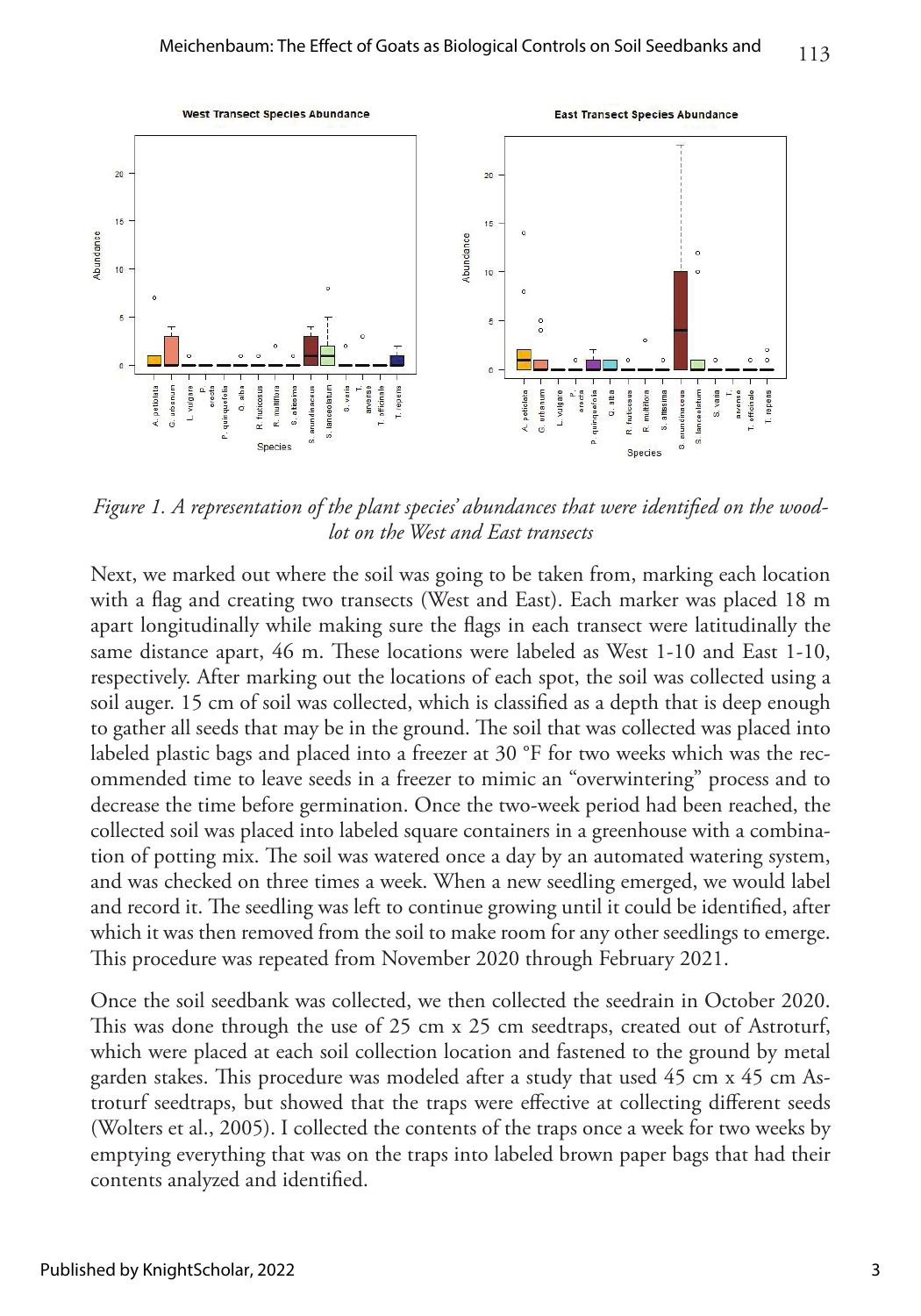114

#### **Results and Statistical Analysis**

Based on the experiment data, a box plot revealed that invasive species richness is higher in the seedbank than in the seedrain on both the West and East transects (*Figure 2*). This was further supported by the use of the Kruskal-Wallis test, which gave us a p-value of 0.09 and to which we set the alpha at 0.1 instead of 0.05.

#### Invasive Species Richness in the Seedbank and Seedrain



*Figure 2. Greater invasive species richness is found in the seedbank than in the seedrain.* 

Sorensen's Coefficient compares the seedrain, seedbank, and total plant similarity on both the East and West transects. We found that the seedrain is the least similar to the seedbank on both transects (*Figure 3)*. This supports our hypothesis that the seedrain has been altered by the biocontrols. It is important to keep in mind, however, that these are high values of similarity because of the low species richness and the coincidence of there being the same one or two species.

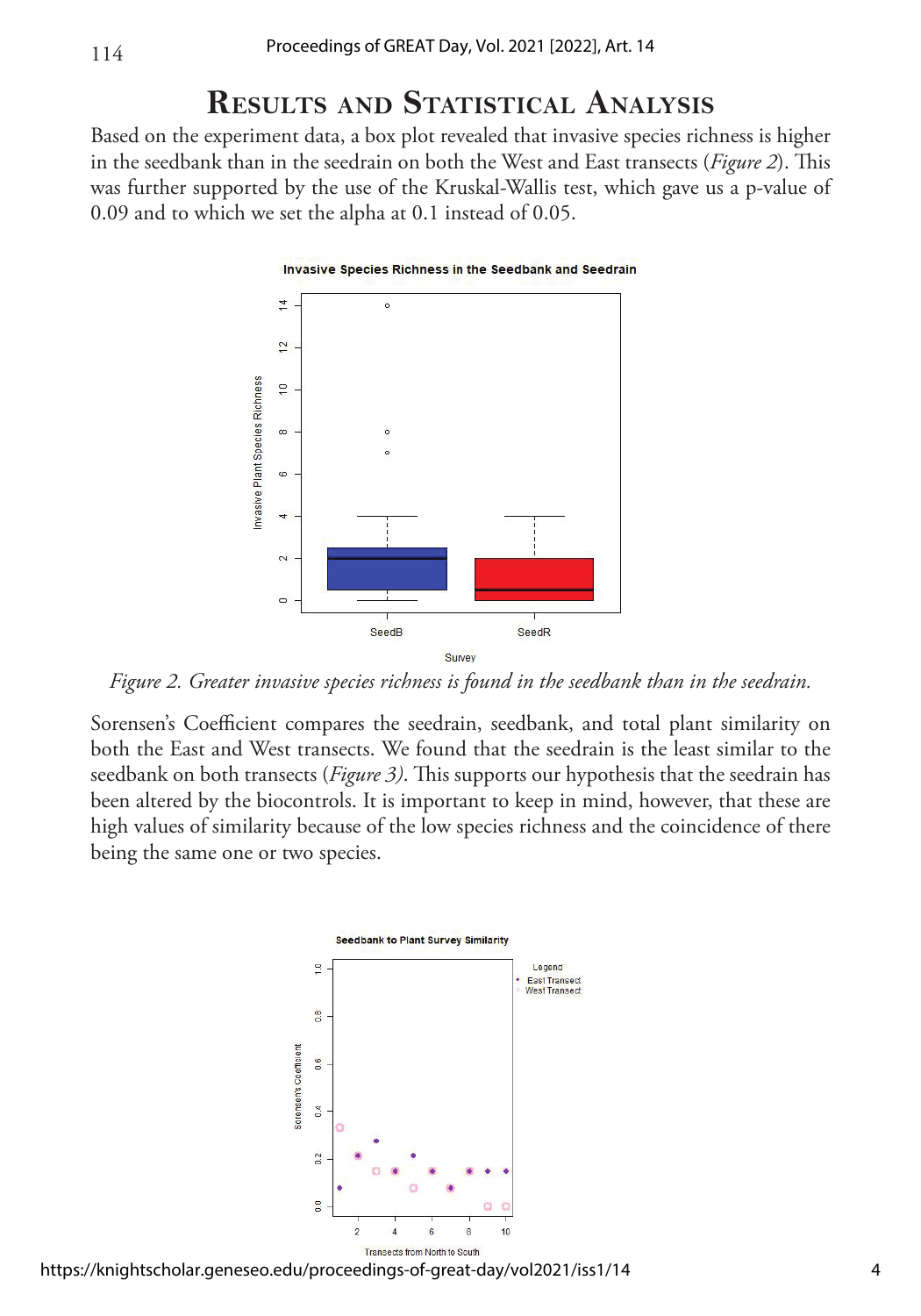

*Figure 3. Sorensen's coefficient of similarity; the seedrain is least similar to the seedbank.*

The Shannon Diversity Index characterizes the diversity of plant species in both the seedrain and seedbank, using species richness and abundance. Results from this test show that there was no significant trend in differentiating abundances between seedrain and seedbank (*Figure 4)*. This is because multiple sites have a low species richness of only one species, which would result in a zero on the Shannon Diversity Index. This may be a result of various factors, including the time the goats have spent grazing each side of the habitat and a lower overall seed collection.



*Figure 4. Shannon Diversity Indexes for West and East Transect; no significant trend.*

#### **Discussion and Ecological Implications**

In our experiment, we were able to support our hypothesis that goats would be effective biological controls and alter the aboveground vegetation, therefore changing the